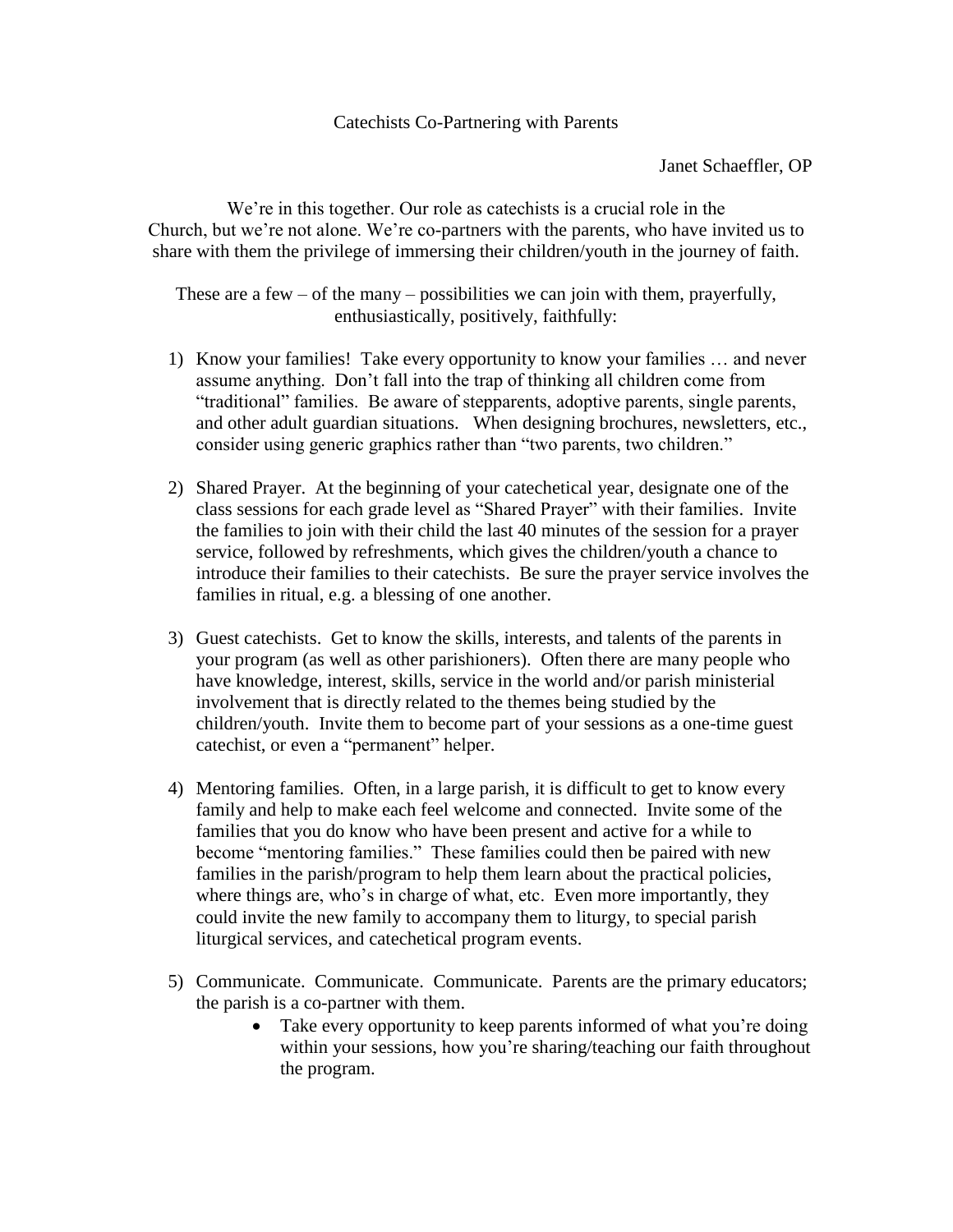Use every chance to help parents continue to grow in their faith.

(Every opportunity /every chance = notes, phone calls, parent newsletters of what's happening, parent conferences, church bulletin, parent resource centers, parish website, website specifically for faith formation, gatherings, parent bulletin board, emails, open house, family newsletters as well as parent newsletters (ideas of things to do at home), invite parents/families to come to any catechetical session, parent support groups, e-newsletters, postcards, home visits, parish library, parent library, orientation meeting, etc.)

- 6) Visit families. This may take time, but what benefits it will reap! Let the moms and dads know you're coming to: perhaps tell them about a new family opportunity the parish is offering, but then ask them how things are for them, what they need from the parish, the catechetical program, and most of all, spend a few moments praying with them – in a simple family way, modeling how every family can pray together. (Don't forget to remember things that are important in a family's life and send a card, make a phone call: a new baby, illness, special anniversary, death, etc.
- 7) Fun activities. Plan activities where all a family has to do is show up and, then have a good time (what a great memory of "church"!). Picnics, winter picnics inside on the floor, unbirthday parties, family night at the movies, gatherings for various holidays, holydays, national events (Super Bowl, etc.), pot luck dinners, ice cream socials, family softball games, etc.
- 8) Home Ideas. Most families do want to pray together, develop rituals, and share their faith together. They are always desirous for new ideas and suggestions. Share with them ideas related to the themes their children are studying, the liturgical year, our national holidays and observances, the everyday occurrences of family life, etc. Make them attractive; keep them simple, practical and involving.
- 9) "Homework" for Parents. Involve the parents/families as the children\youth continue their reflection/learning on their catechetical sessions. The children can "interview" their parents, such as, "When do you pray? Who do you pray to? Why do you pray?" - when the session is on prayer. Periodically, families can be asked to watch a specific TV program, or one of their choosing, and be given a list of questions to analyze the program (or the commercials) according to Gospel values, Jesus' lifestyle, or a specific theme currently being studied.
- 10) Be positive and affirming. Always show respect for parents and tell them all the good that they are doing. Often our culture doesn't support them; it constantly tells them what they're doing wrong. And although they want/need to keep on learning – and we can help with that – positive affirmation is the best motivation to keep on. Remind them that holiness is already within their family life – God's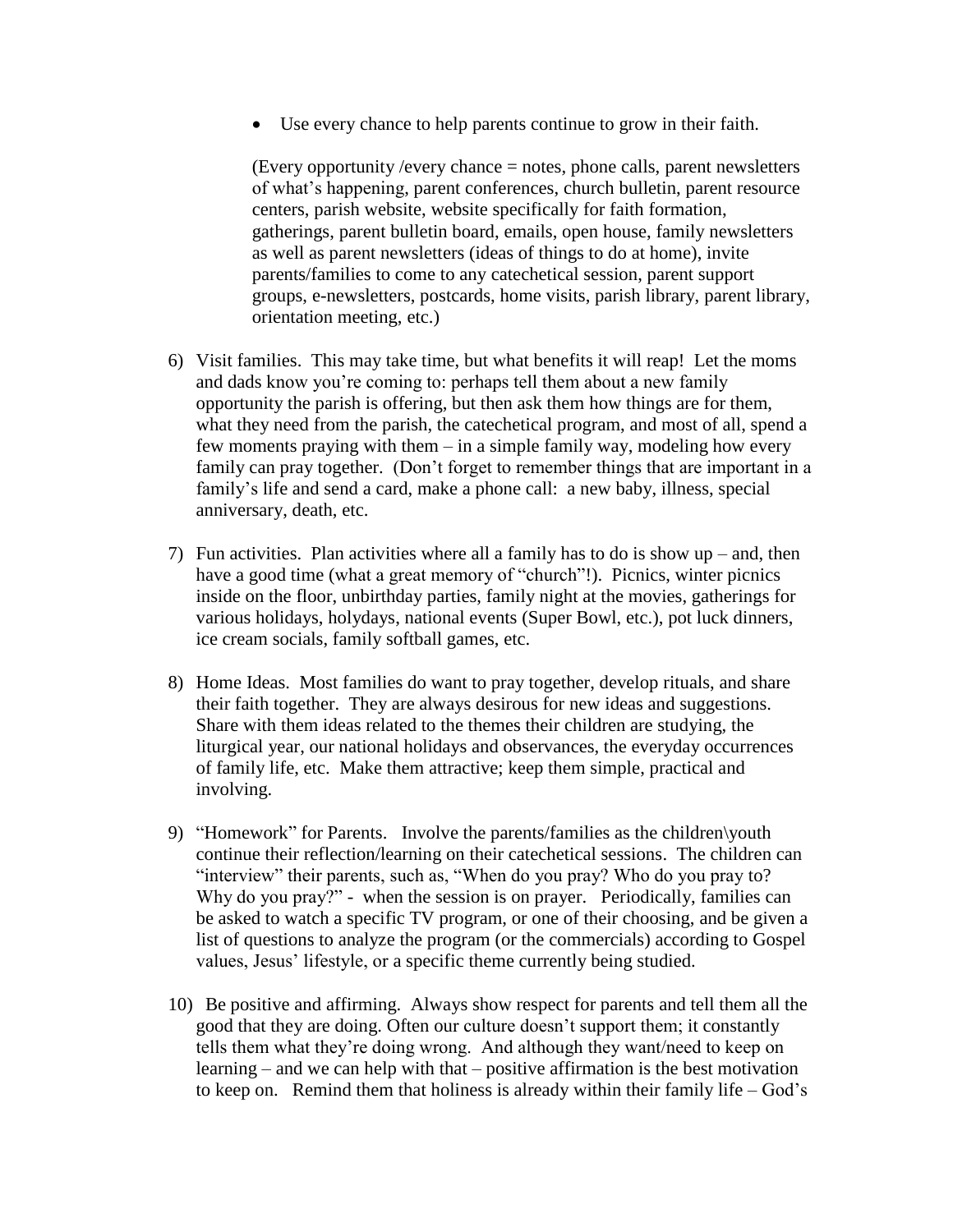love and presence is there and shouted in the ways they love, care for, forgive each other, etc. Our role is not to bring God to families; God is already there. We just need to help them become more aware of how much God is there; how close God is; the many ways God is always there.

- 11) Help parents connect. There used to be front porches. Catholic parents used to live next door to each other. There was such support because a Catholic atmosphere exuded everywhere. Provide times and places for parents to be together to have conversations about parenting and family spirituality. One natural time: while children are in their catechetical sessions (instead of sitting out in their cars).
- 12) Bring all together to learn. Most things in our culture seem to separate families into their own age groups, for events, for their various functions. Several times a year, host intergenerational learning festivals. One method of structuring these events is through learning centers. Have various centers set up throughout the parish area, each one hosting a different activity related to the theme for which everyone has gathered (Advent, care for creation, sacraments, call to service, etc.). The ideal is that the learning center activity does not end, but leads to something that can be continued at home, incorporated into family life. At the same time, don't limit these learning festivals just to families with children. Invite singles; couples whose children have grown; grandparents -- the entire parish.
- 13) Reflection booklets. "Publish" parish Advent/Christmas and/or Lent/Easter booklets with short reflections and things to do for each day of the season. Invite different families from the parish to write the reflection/activity for each day. They can be based on the Scripture readings of the day or the designated feast.
- 14) Invite parents to evaluate for you the effects of the year's program for them and their children, as well as any special programs or events they participate in throughout the year. Questions that might be included:
	- Three adjectives that describe my child(ren)'s experience in the faith formation program are: \_\_\_\_\_\_\_\_\_\_\_\_\_.
	- Three adjectives that describe my feelings about the faith formation program are: \_\_\_\_\_\_\_\_\_\_\_\_\_\_\_\_\_\_\_.
	- A new insight I've had about my faith this year is:\_\_\_\_\_\_\_\_\_\_\_\_\_.
	- Ideas for family sharing and prayer come to you in many ways (newsletters, brought home, bulletin, email, website, etc.). Are you able to use them? How?